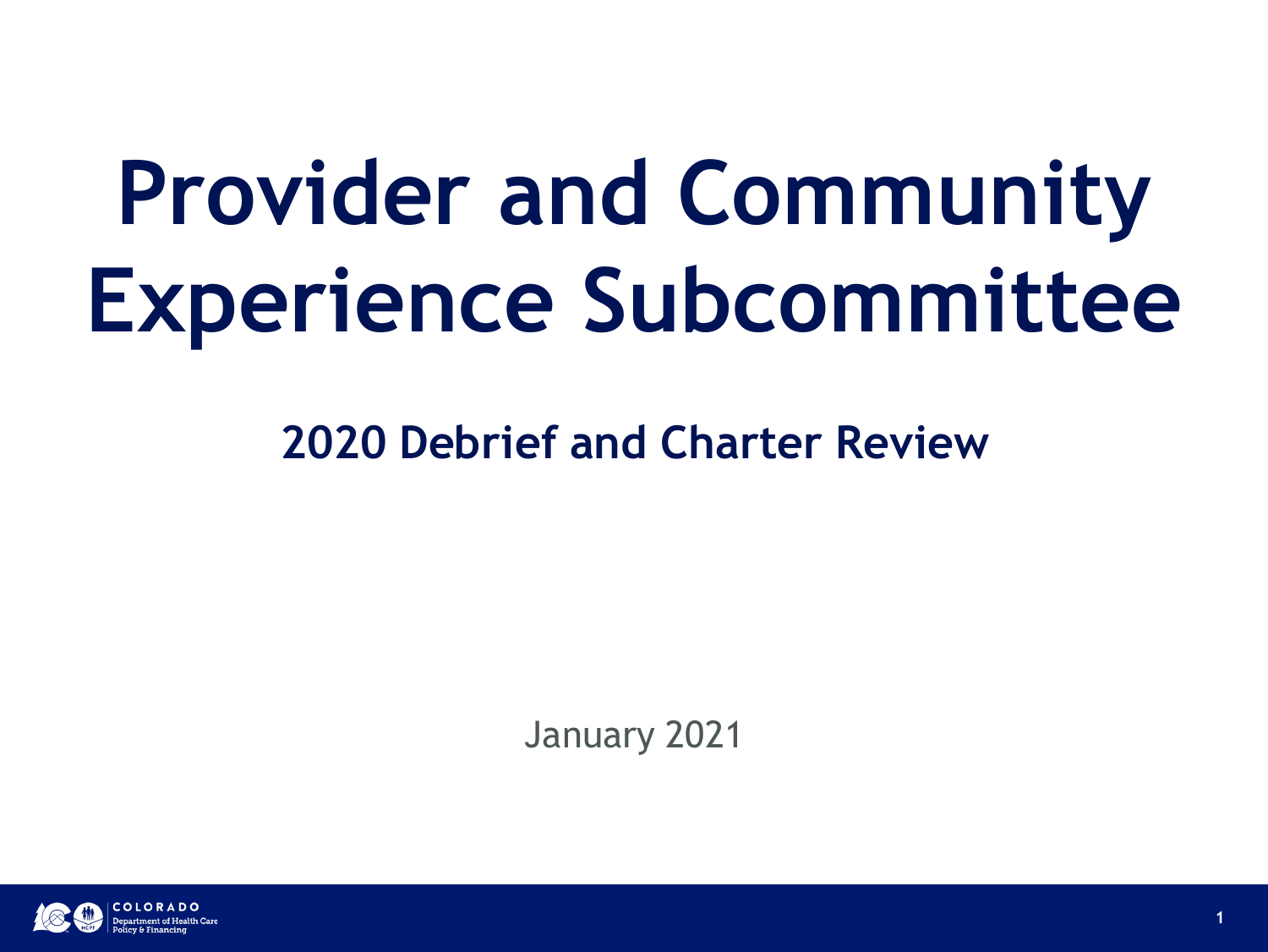### **Purpose/Charge**

To assess the experience of providers and community-based organizations (CBOs) within the ACC by identifying, prioritizing, and investigating key challenges and solutions to best support and build capacity within providers and CBOs, to foster collaboration and development of a health neighborhood between providers, CBOs, and RAEs, and to leverage their collective strengths in broader regional and state improvement work.

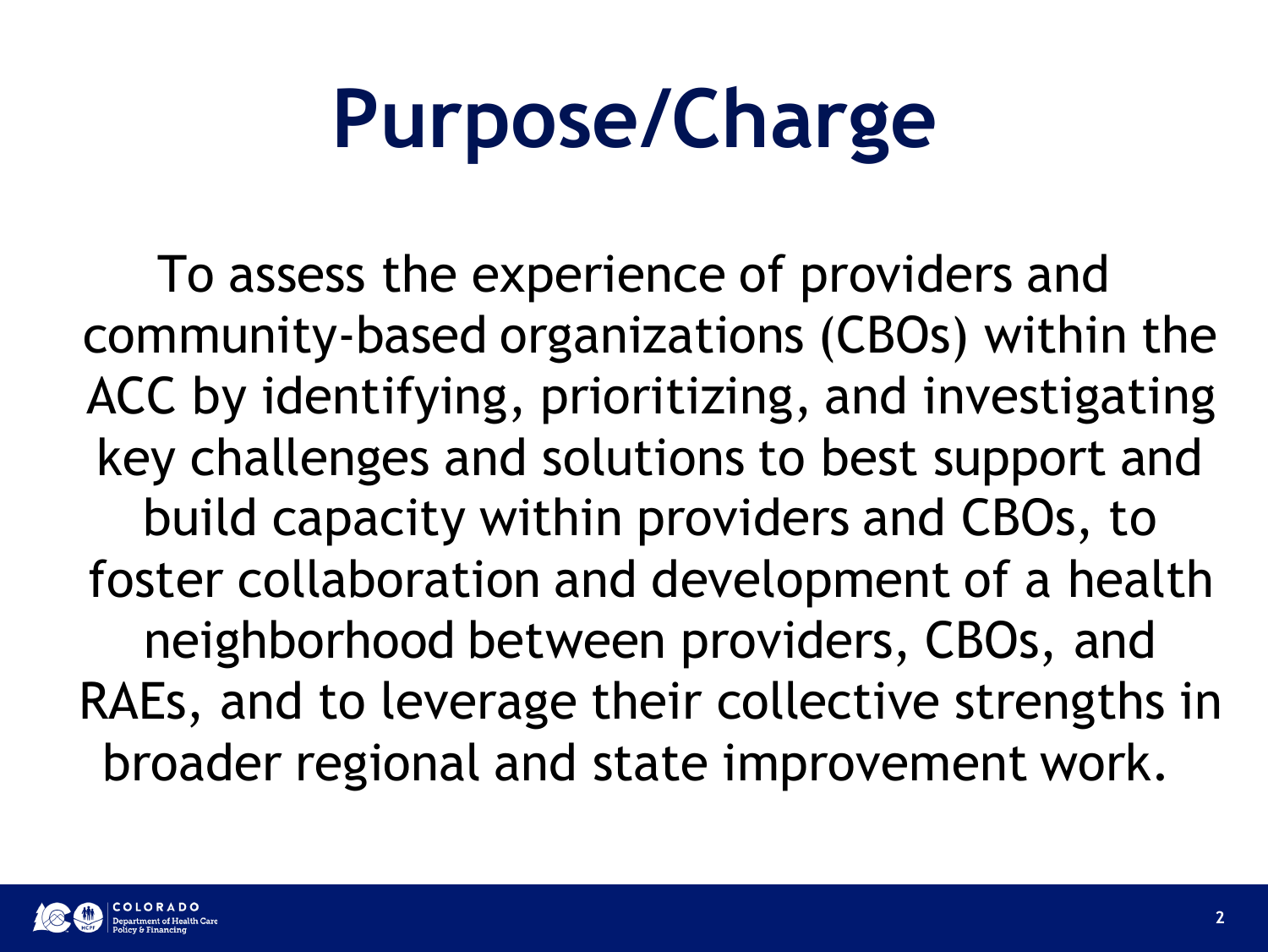## **2020 Objective #1 Work**

Objective #1: Strengthen the Health Neighborhood through exploring access to specialty care, Non-emergent Medical Transportation (NEMT), Hospital Transformation Program, and other relevant efforts/programs.

#### Presentations/Discussions:

- Access Monitoring and Review Plan
- Telemedicine Stakeholder Engagement Process
- HCPF and CU School of Medicine's eConsult Program

### ➢ Access to Specialty Care Workgroup

Co-Chairs: Lila Cummings & Vicente Cardona

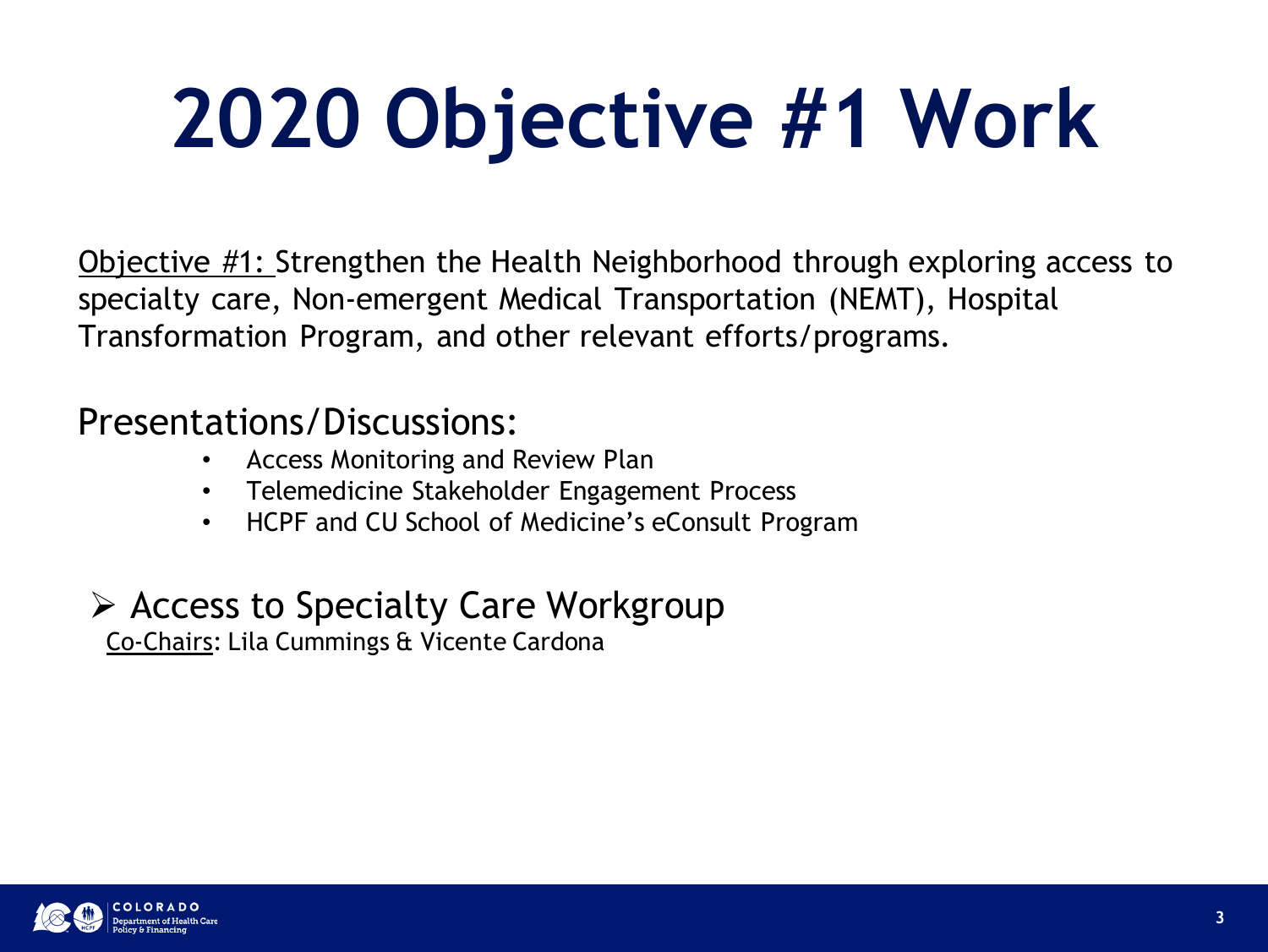## **2020 Objective #2 Work**

Objective #2: Understand the best practices and outstanding challenges to supporting and transforming practices and their relationships with CBOs in the provision of care to Health First Colorado members and their families.

#### Presentations/Discussions:

- Telemedicine Stakeholder Engagement Process, including provider trainings
- Primary Care Alternative Payment Model for 2021
- COVID-19
- Interim Provider Payment Program

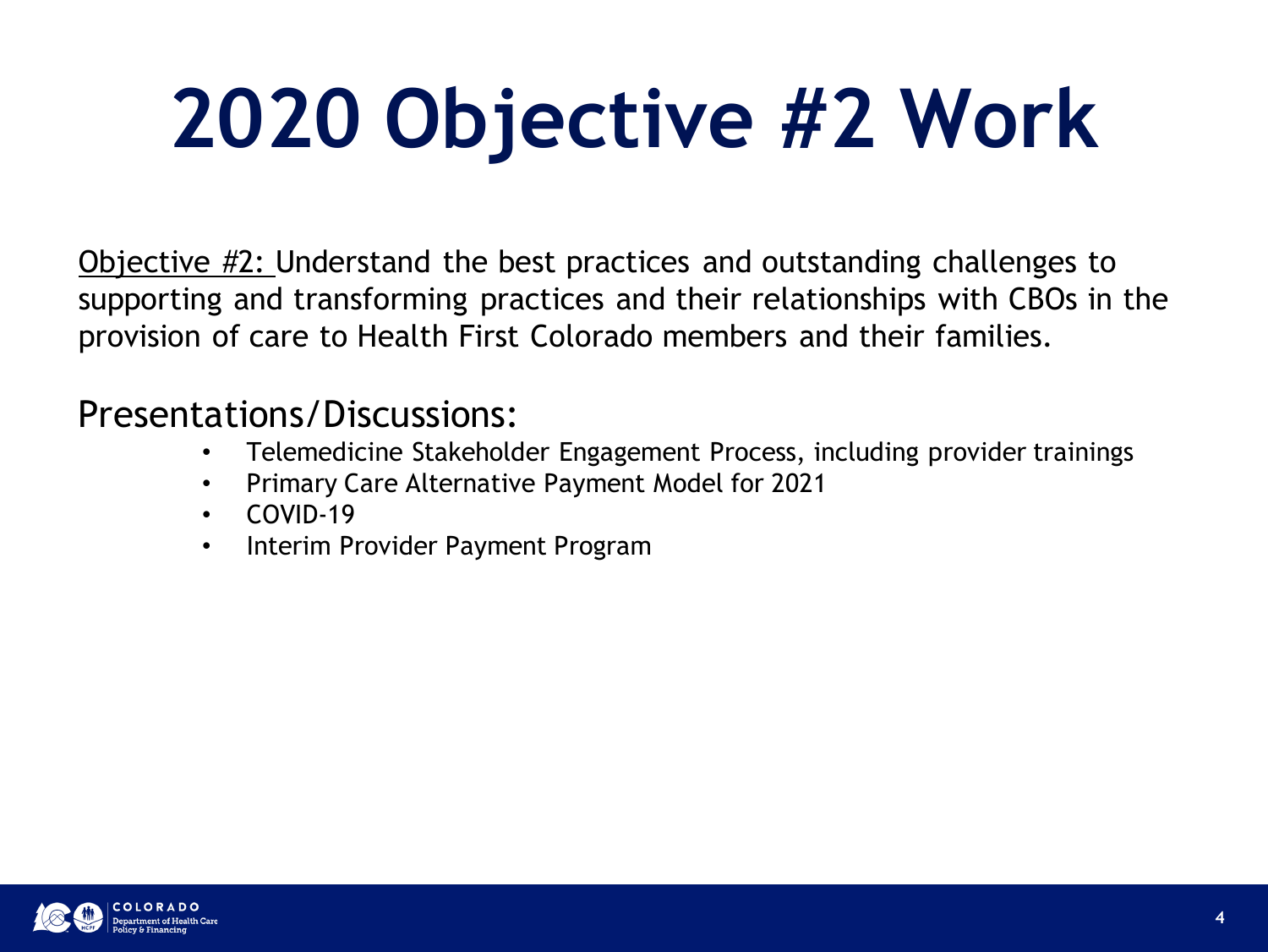## **2020 Objective #3 Work**

Objective #3: Explore the current models and programming for care coordination and chronic disease management within Colorado in the context of both clinical care linkages and the social determinants of health.

#### Presentations/Discussions:

- ACC Population Management Framework & Care Coordination expectations
- RAE Care Coordination Models

### ➢ Care Coordination Workgroup

#### Co-chairs: Joanna Martinson & Jen Hale-Coulson

#### Identified 10 priority areas of focus:

- 1. Improve the timeliness and relevancy (location, availability, feasibility for family) of care coordination provided to children & youth with complex mental health/behavioral health needs prior to & following discharge from the hospital.
- 2. Increase the care coordinator presence and role in problem solving for access to services & supports, with and for members who live in rural communities and struggle to find timely, adequate, reliable, and relevant mental and behavioral health services.
- 3. Improve the timeliness and relevancy (location, availability, feasibility for family) of care coordination provided to children and youth with complex physical health needs who are in the care of families who live in rural communities and are also lacking in resources and knowledge.
- 4. Identify best practices that glean real results (reduced cost, improved outcomes). And then a caseload size that matches such best practices.
- 5. How to communicate to the State what we are doing to demonstrate effective work.
- **6. Standardize a process of transfer of members services from RAE-to-RAE. – PCE Recommendation approved by State PIAC in Oct. 2020.**
- 7. Identify quality benchmarks/components for care coordination and care management across the State.
- 8. Identify a set of care coordination principles that can be used statewide.
- 9. Define care management and care coordination. At least have standard language to describe the services so the language is the same region-to-region to provide clarity and level expectations for regions and Members as well as the community.
- 10. Create consistency in communication: RAEs with each other; RAEs with providers, physical, and behavioral; and RAEs with Community organizations. Required elements and protocols for communication between all parties and organizations involved with an individual and family regarding services they would be, are or will be receiving.

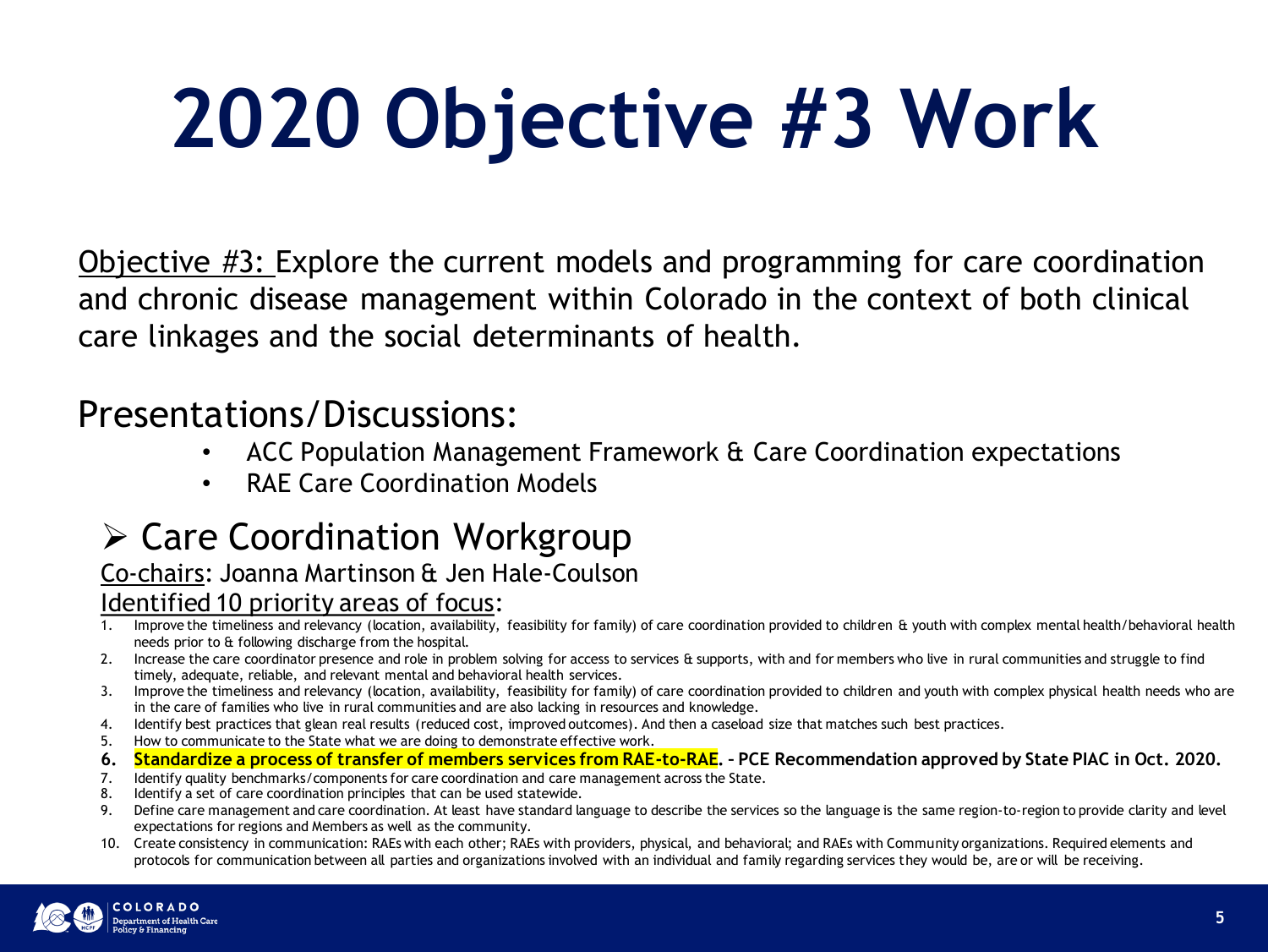### **Discussion**

### *Are there areas we need to pivot away from or lean into more?*